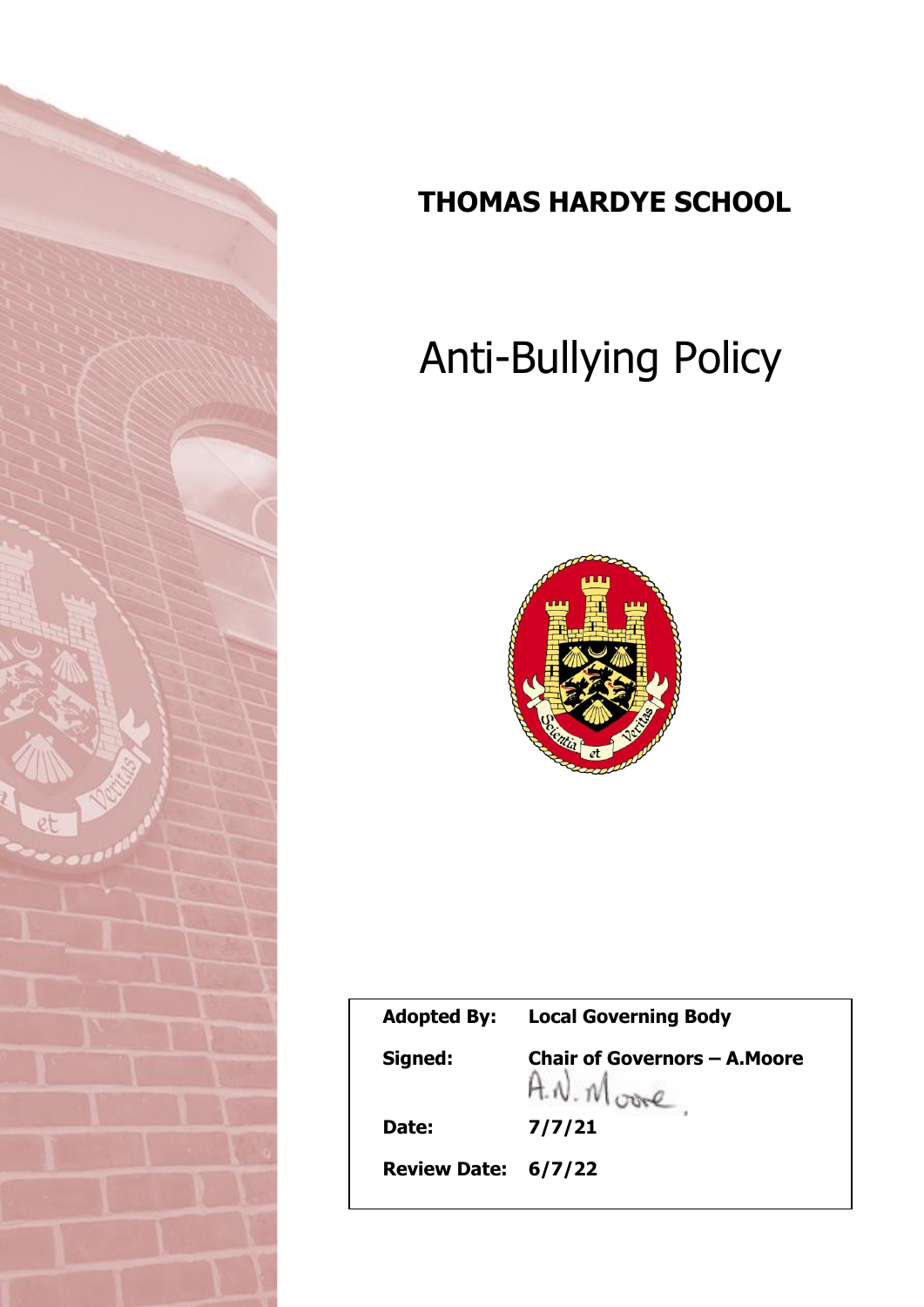# **What is bullying?**

Bullying is behaviour by an individual or group, repeated over time, that intentionally hurts another individual or group either physically or emotionally. Bullying can take many forms (for instance, cyber-bullying via text messages, social media or gaming, which can include the use of images and video) and is often motivated by prejudice against particular groups, for example on grounds of race, religion, gender, sexual orientation, special educational needs or disabilities, or because a child is adopted, in care or has caring responsibilities. It might be motivated by actual differences between children, or perceived differences.

'DfE Preventing and tackling bullying Advice for Headteachers, Staff and Governing bodies 2017'

#### **Where bullying has a severe impact**

In some circumstances the consequences of bullying may lead to a child or young person experiencing pronounced social, emotional or mental health difficulties. School will ensure they make appropriate provision for a child's short-term needs, including setting out what actions they are taking when bullying has had a serious impact on a child's ability to learn. If the bullying leads to persistent, long-lasting difficulties that cause the child or young person to have significantly greater difficulty in learning than the majority of those of the same age, then school will consider whether the child will benefit from being assessed for SEN.

#### **Aims and Objectives.**

Our School believes that bullying behaviour is totally unacceptable by any member of the school community, as no person has the right to make another feel uncomfortable or unhappy. We believe that all members of our community are of equal worth and should be treated with equal respect. We believe that all have the right to a caring and safe environment in which to learn.

In generic terms (and as stated in the DfE document 2011 "*Preventing and Tackling Bullying –* Advice for School Leaders, Staff and Governing bodies") the aims and objectives of this policy are to develop and maintain:

- a culture of respect where difference is valued
- a system of support for students who have been bullied
- a system of clear, fair and consistent responses to incidences of bullying.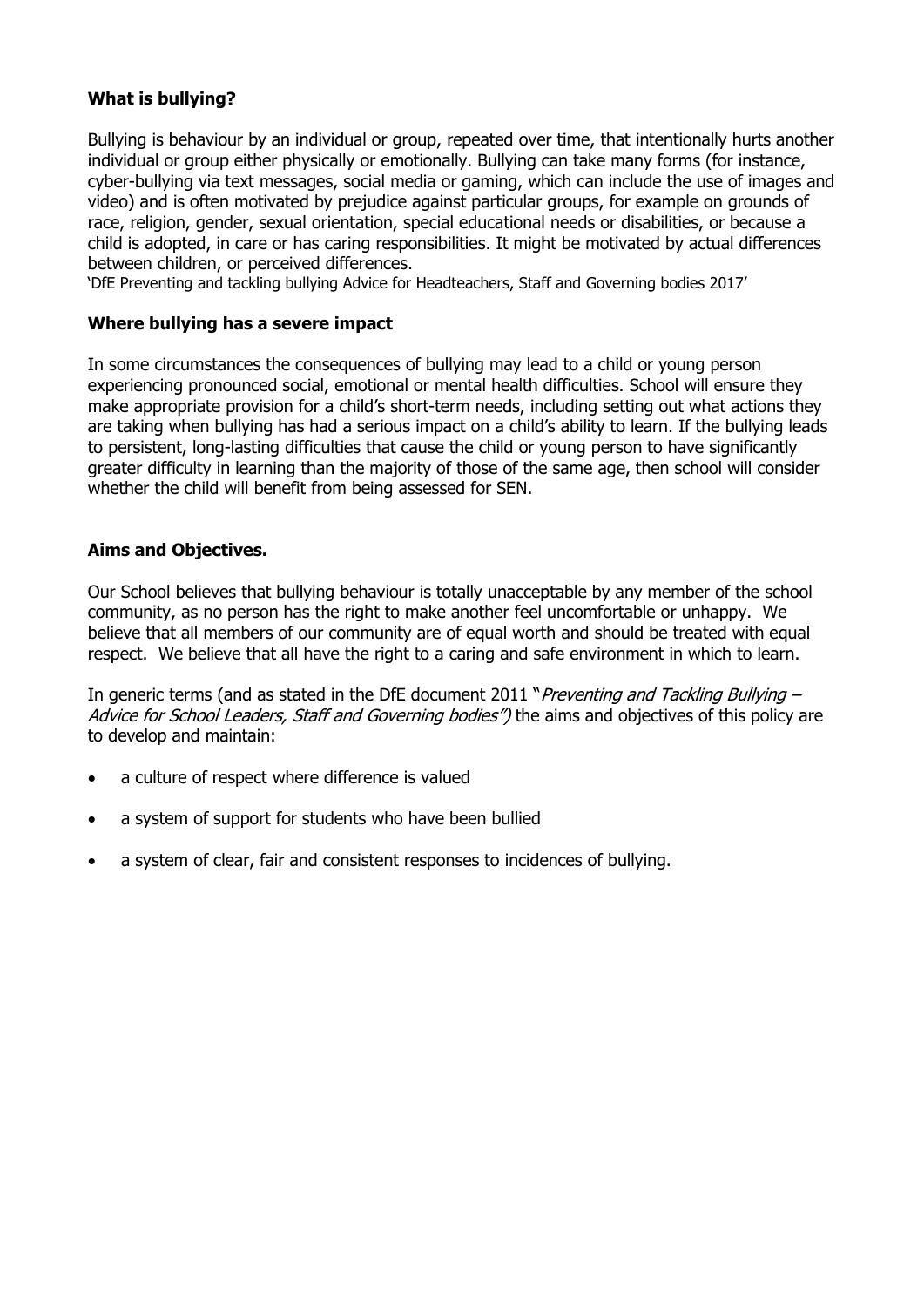# **Procedures to follow when bullying takes place.**

"Failure to deal quickly with the bully will only encourage further aggression" (from Bullying, A Practical Guide", Ed M Elliott 1994)

#### Dealing with incidents

- i. Minor Incidents one off/minor incidents which do not results in physical harm
	- DO NOT IGNORE
	- Raise awareness of effects if such behaviour with perpetrator.
	- Reprimand or use suitable sanctions
	- Inform Tutor / Guidance Leader using SIMS.
- ii. Other incidents of a more serious nature

#### **Staff**

- If happening, separate students and remove victim from the scene. You may wish to remove perpetrator as well.
- Note any witnesses.
- Report the incident to the appropriate Guidance Leader. (If unavailable the CollegeLeader or Senior link). Follow up with a written report on SIMS. Make sure the log is accurate – eg bullying, racist, homophobic etc.

#### Guidance Leader

(Supported by College Leader as appropriate for situation).

- Follow up incident as quickly and calmly as possible.
- Get statements from all involved.
- When proven, the perpetrator must be dealt with and normal disciplinary procedures and sanctions used.
- Inform the appropriate College Leader of actions taken.
- If the incident results in damage to property or a person then the College Leader must be involved. The sanction will be internal or external exclusion as appropriate.
- Parents of both parties should be involved.
- Appropriate and full records of each case should be kept on SIMS and in the correct files for monitoring purposes.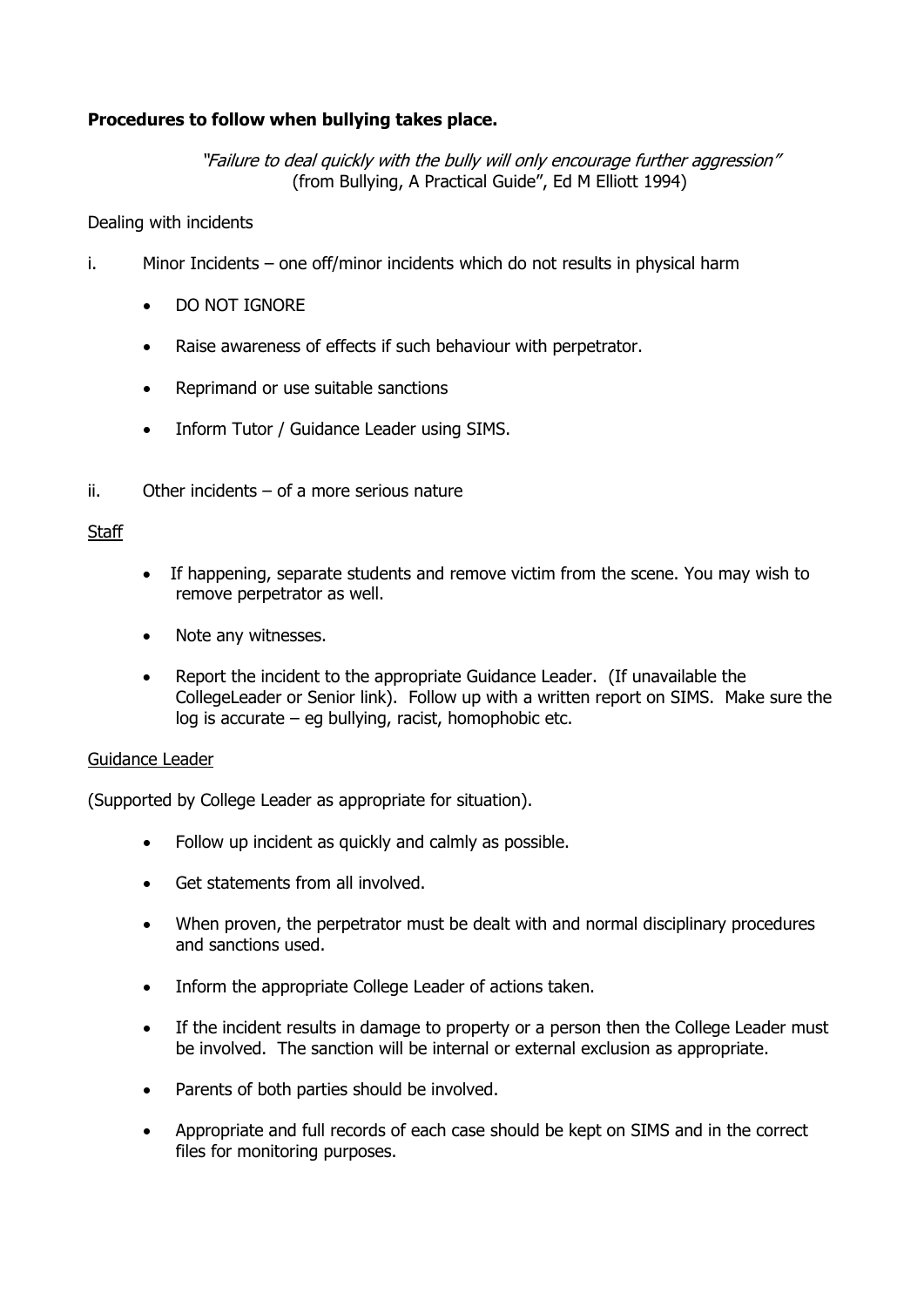- The situation should be monitored after it has been dealt with. This may mean followup meetings with students and/or relevant tutor/College Leaders.
- Counselling students should be given the opportunity to discuss their difficulties. The Tutor / Guidance Leader may be the best people to do this. Where a student is a persistent perpetrator or a victim of bullying, outside agencies could be involved, for example, Behaviour Support team- DASP.

Child Protection – Our School recognised under the Children Act 1989 a bullying incident should be addressed as a child protection concern when there is "*reasonable cause to suspect that a child is* suffering harm". Where this is the case, our school staff will report their concern to the DSP for child protection who will refer to Children's Services Social Care.

## **What is NOT bullying**

We should pay particular attention to the following and create the environment and climate where bullying does not take place:

- Our relationships with students and colleagues. Treating them with respect?
- Induction of students and staff into the school Anti Bullying Policy.
- Bullying dealt with openly as a subject in the taught curriculum. e.g Assemblies, Tutor time, Drama, English, History, PSHCE.
- Adequate adult supervision around the school.
- Awareness of the channels of communication to report bullying.
- The quality of the environment does it show care and respect?
- Our need to maintain anti-bullying as an issue in the school.
- Recognition and praise of collaborative behaviour at every opportunity.
- Involve pupils and parents to highlight their role in preventing bullying and creating an environment where all are aware incidents of bullying are taken seriously.
- Openly discuss differences between people that could motivate bullying. Teach students that the use of prejudice based language is unacceptable.

## **Monitoring and Evaluation**

It is the responsibility of the staff to record incidents of bullying on SIMS. It is the responsibility of the Guidance Leaders to deal with the incidents and record actions taken. It is the responsibility of the College Leaders to monitor these in relation to their particular college.

The College Leaders and their teams will use the monitoring information and feedback to evaluate the success of the policy and its aims.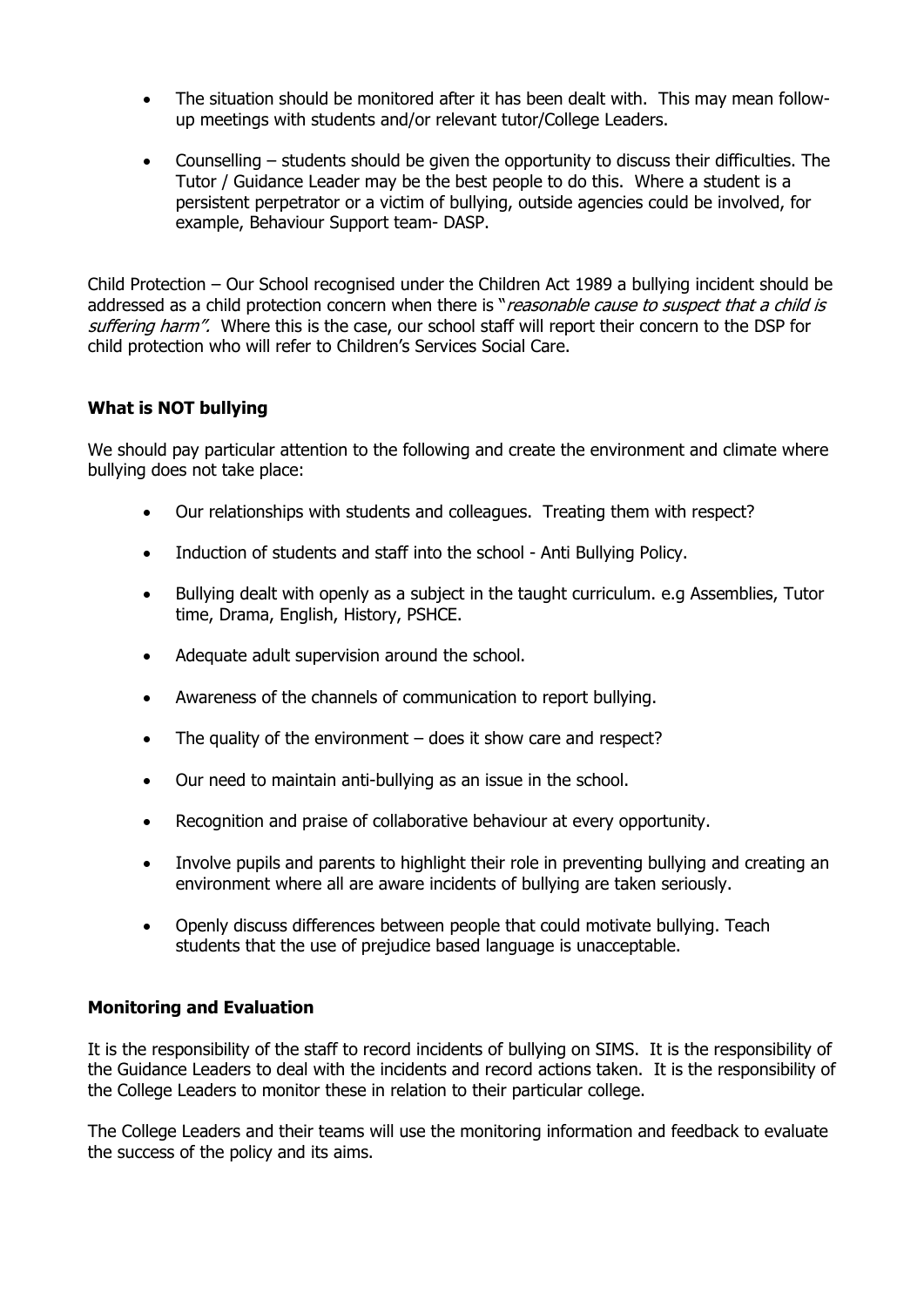The College Leaders will provide a report on the behaviour and bullying incidents (including racist/homophobic) to the Governors annually.

# **See the school website for more information on web based issues, - E-Safety Policy and the school Behaviour Policy.**